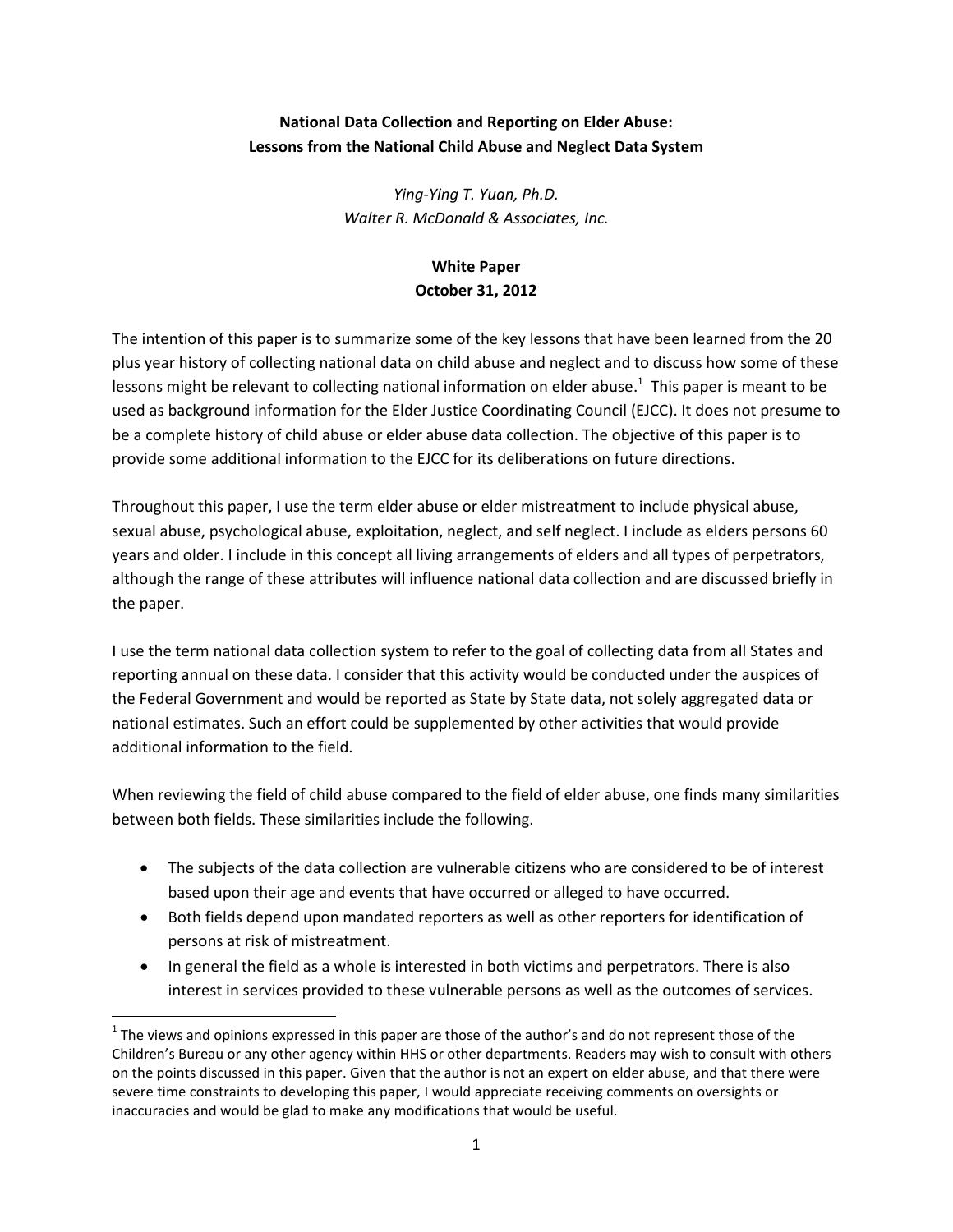- The objectives for collecting data are multiple including having an accurate count of victims of mistreatment, understanding the response to these conditions, and designing improved prevention strategies.
- In each State there is a one or more agencies responsible for conducting activities on behalf of these vulnerable persons (child protective services and adult protective services).
- Law enforcement also has a major role in terms of investigation and prosecuting child abuse and elder abuse.
- There is legislative authority for the Department of Health and Human Services (HHS) to collect data on both child abuse and elder abuse. The legislative authority gives HHS the ability to craft a response based on its interpretation of the legislation.
- Difficulties in data collection include issues related to the definitions of mistreatment, the living arrangements of the vulnerable persons, the agencies which respond to reports, and cooperation among agencies that have responsibility at the local and State levels.
- Both the fields of child abuse and elder abuse have undertaken and continue to undertake several different types of research and data collection activities to increase the knowledge pool about the characteristics and consequences of abuse.

Both fields are complex. Both have challenges in addressing the basic questions of the extent to which our citizens are being mistreated, the nature of our response to their needs, and the outcomes that result from interventions. However, the field of child abuse and neglect has a national system for collecting data and the field of elder abuse has periodic studies, but no national system.

This paper will provide information about the background of the national child abuse data collection effort and lessons learned. Some of the lessons are based on intentional decisions and others are based upon more serendipitous decisions. The implications for the field of elder abuse are also discussed. A list of reports consulted while writing this paper is provided at the end of this document.

## **BACKGROUND**

In 1988, amendments to the Child Abuse Prevention and Treatment Act required HHS to establish a national data collection and analysis program, which would make available child abuse and neglect data. Significantly the legislation required the Department to create a system but did not require States to participate. In rapid order a series of short term contracts were released by the National Center on Child Abuse and Neglect within the Administration on Children, Youth and Families (ACYF). These contracts were awarded to start the process of defining what the system could look like and what would be the strategy for developing a system. The proposed system was named the National Child Abuse and Neglect Data System (NCANDS) during these early contracts. After these short term contracts, longer 3 year contracts were competitively bid. Walter R. McDonald & Associates, Inc. has provided technical support to the government on NCANDS since its inception. (ACYF was reorganized in the mid 1990's. The responsibility for NCANDS was given to the Data Team within the Children's Bureau at that time. Currently the responsibility for NCANDS is shared between the Office on Child Abuse and Neglect in the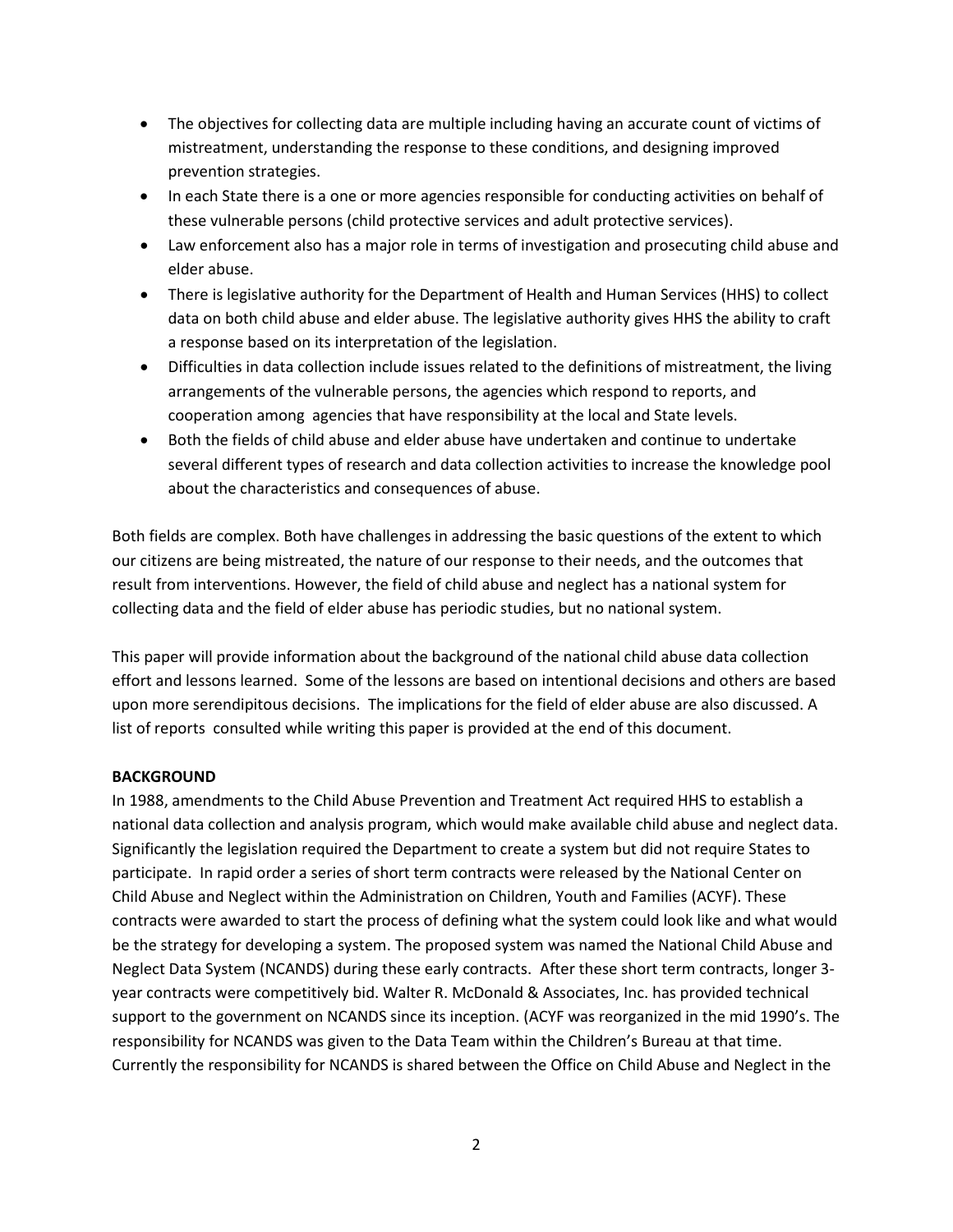Children's Bureau and the Office of Data Analysis, Research and Evaluation, both within ACYF.) The current Federal Contract Officer Representatives for NCANDS are Melissa Brodowski and Kurt Heisler.

Initially several key decisions were made by the National Center on Child Abuse and Neglect. These decisions have held the effort in good stead for many years.

- a) A Federal-State partnership would be built and maintained to sustain the effort. To that end, States participated in the design of the system, in the piloting of all parts of the system, and in the design of the initial reports. The Federal Government invested in annual technical assistance meetings and onsite technical assistance to build capacity of States to participate. A State Advisory Group was formed.
- b) Given that participation would be voluntary, the data collection would need to be cleared and approved by the Office of Management and Budget (OMB), but would not require rulemaking or regulation.
- c) Data would be collected annually on a calendar year basis, as that was most familiar with the States. This was later changed to the Federal fiscal year to maximize comparability to other data collection efforts of the Children's Bureau.
- d) Data would be reported by States in a common record format, and States would crosswalk data elements from their own information systems to the common record format. These crosswalks would be reviewed by the technical assistance team to reduce inappropriate cross walks and maximize data comparability, wherever possible. States would be responsible for their own data extracts and submitting the data. Data would be resubmitted if the validation of the data resulted in a recommended corrections to the data file.
- e) Data were collected on all reports for which investigations were completed during the reporting period. Thus both data on reports that resulted in unsubstantiated findings, as well as those that resulted in substantiated findings, were collected. States were given 3 months after the close of the data reporting period to submit their data. These decisions resulted in more complete data on each record.
- f) Data would be validated and approved before compiling the annual report. Over the years the validation routines have become more comprehensive as more has been learned about the procedures and policies of child protective services agencies.
- g) The system was designed as a two-tiered phased-in system. At first States would only be asked to provide aggregated data. Then States that had the capacity to do so were encouraged to provide child-level data. For several years both types of data were collected. By the reporting year of 2000, child-level data had become the dominant method of submitting data and the primary source of reporting and estimating national statistics. By 2012, 51 jurisdictions were providing child-level data.
- h) The child-level data record was designed to establish an entity of report and child (a report-child pair) to enable data to be analyzed by reports made to the agency or by child.

Some further explanation of the last point above may be useful. When NCANDS was first started, many State systems were collecting data on reports, not persons. This is analogous to current reporting by APS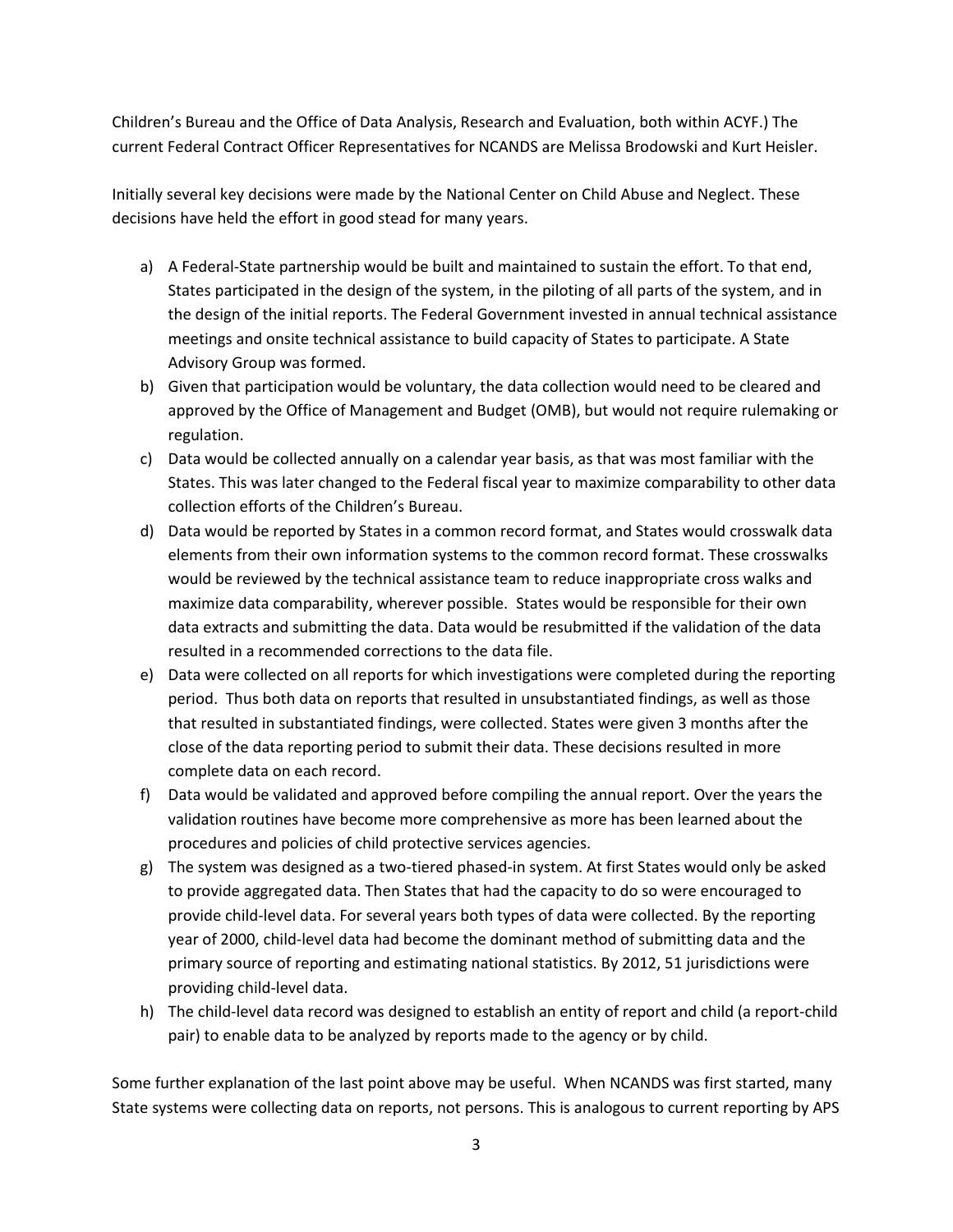data systems. Even though child identifiers were in their infancy, it was decided that in order to participate in the child-level reporting, States would need to use child identifiers in addition to a report identifier. A report could include more than one child and a child could occur in more than one report. This retained the work-related unit of analysis, namely reports that were investigated, and encouraged the development of the person unit of analysis. It has taken several years for the child identifiers to become consistent and to have a high level of reliability of being unique within a State. This goal has been achieved by almost all States, and continues to be a focus of attention.

Today NCANDS is a large system, receiving data from all 50 States, the District of Columbia and Puerto Rico, with 51 jurisdictions providing child-level data. More than 3.5 million child-level records a year are collected from the States in a common format. While not all States complete all data elements for each record, the record layout includes data on the characteristics and risk factors of the child, the characteristics of perpetrator, the types of maltreatment that were alleged and that were supported, and services provided to the child and the family. Each year, States continue to work on improving the comprehensiveness and accuracy of the data that they submit. Child-level data are maintained in a data warehouse environment allowing for the rapid deployment of many key analyses. Additional analyses are conducted using SQL (Structured Query Language) and IBM SPSS (originally Statistical Package for the Social Sciences). The 2011 annual report will be the 22<sup>nd</sup> annual report issued by HHS. It is scheduled for release in December 2012.

#### **LESSONS FROM THE DESIGN AND IMPLEMENTATION PROCESS**

Several lessons were learned during the design and early implementation stages of NCANDS.

 **Utilize Legislative Authority:** Under the CAPTA amendments of 1998, the authority for pursuing a national data collection system was given to HHS. The legislation was interpreted as giving the department the authority to establish a voluntary data collection system. Subsequent amendments to CAPTA established additional data reporting requirements, to the extent practicable, and several of these were incorporated into NCANDS in subsequent years.

There were two additional pieces of legislation that were highly influential on the evolution of NCANDS. One was legislation that provided enhanced funding for statewide automated child welfare systems (SACWIS) passed in 1993. The second was the requirement under the Promoting Safe and Stable Families Act of 2001 which modified the Social Security Act (Section 1123A) to establish Child and Family Services Reviews (CFSR) to monitor State child welfare performance. The development of indicators and standards under the CFSR gave additional impetus to States to increase their capacity to collect and report data to NCANDS, which became one of several key information sources for the CFSR.

## **Start from Existing Strengths but Strive for Aspirational Goals**:

The basic starting points in implementing a national data system are to determine which agency or agencies has the most relevant and accessible information in an automated format to support an ongoing effort to collect data. In today's environment, automated information systems, as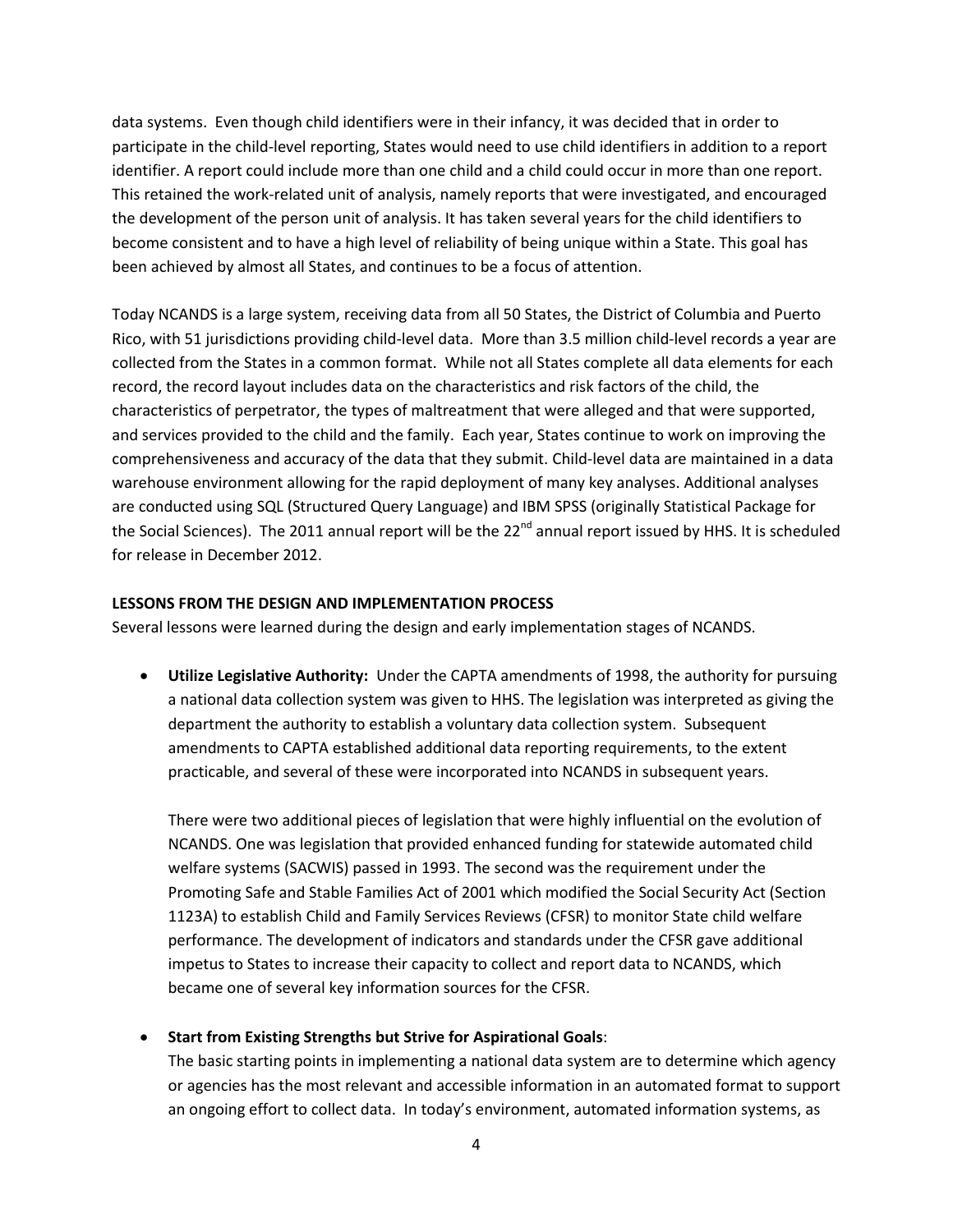known as producing administrative databases, are critical for any ongoing national system, which will not be solely occasional.

The original design of NCANDS decided to focus on child protective services agencies, rather than other agencies such as law enforcement, hospitals, schools, day care centers, etc. The reasoning behind this decision was that the Federal Government had an ongoing relationship with State child welfare agencies and that furthermore child welfare agencies are charged through Federal and State legislation to investigate reports alleging child abuse and neglect. Both State-administered and State-supervised county-administered agencies agreed to participate.

Prior to the NCANDS initiative, various non-profit groups had had their own programs to develop national data, but these, whether supported by the Federal Government or not, were short term and eventually unsustainable. Indeed part of the emphasis behind the development of NCANDS was some lack of satisfaction with the previous efforts conducted by advocacy groups.

Working with State child welfare agencies as partners has had the result that some types of maltreatment are under reported. In many States institutional abuse is handled by other agencies. In the most recent report, 16 States did not report on abuse by facility and group home staff to NCANDS. Furthermore NCANDS only includes those cases that have been reported to child welfare, and thus the data do not contain information not known to the child welfare agency. NCANDS does however make special efforts to collect some data that are not maintained by the child welfare agency. These notable exceptions include information on child fatalities, information on funding streams, and a few other topics.

 In addition, although very few States could report on services, and many still have problems, the NCANDS record contains aspirational data elements related to risk factors and services.

- **Build Peer Leadership among the Reporting Entities:** The Federal Government has provided technical assistance to the States each year in order to encourage and improve participation in NCANDS. However, the initiative has also depended upon peer leadership among the States themselves. From the very beginning, the States were active in the design of the system. There continues to be a State Advisory Group, which essentially is a forum for discussing complex issues in depth before presenting the issues to the wider group for discussion and making suggestions to the Federal Government. Each cycle of OMB approval involves intensive discussion with the States about their capacity to report on new data elements.
- **Involve Information Technologists as well as Policy and Practice Expert**s: From the beginning NCANDS largely depended upon automated information systems. At the original design sessions, data processing department staffs were active participants in the design of the common record layout. This resulted in the core design concept of NCANDS, which is a record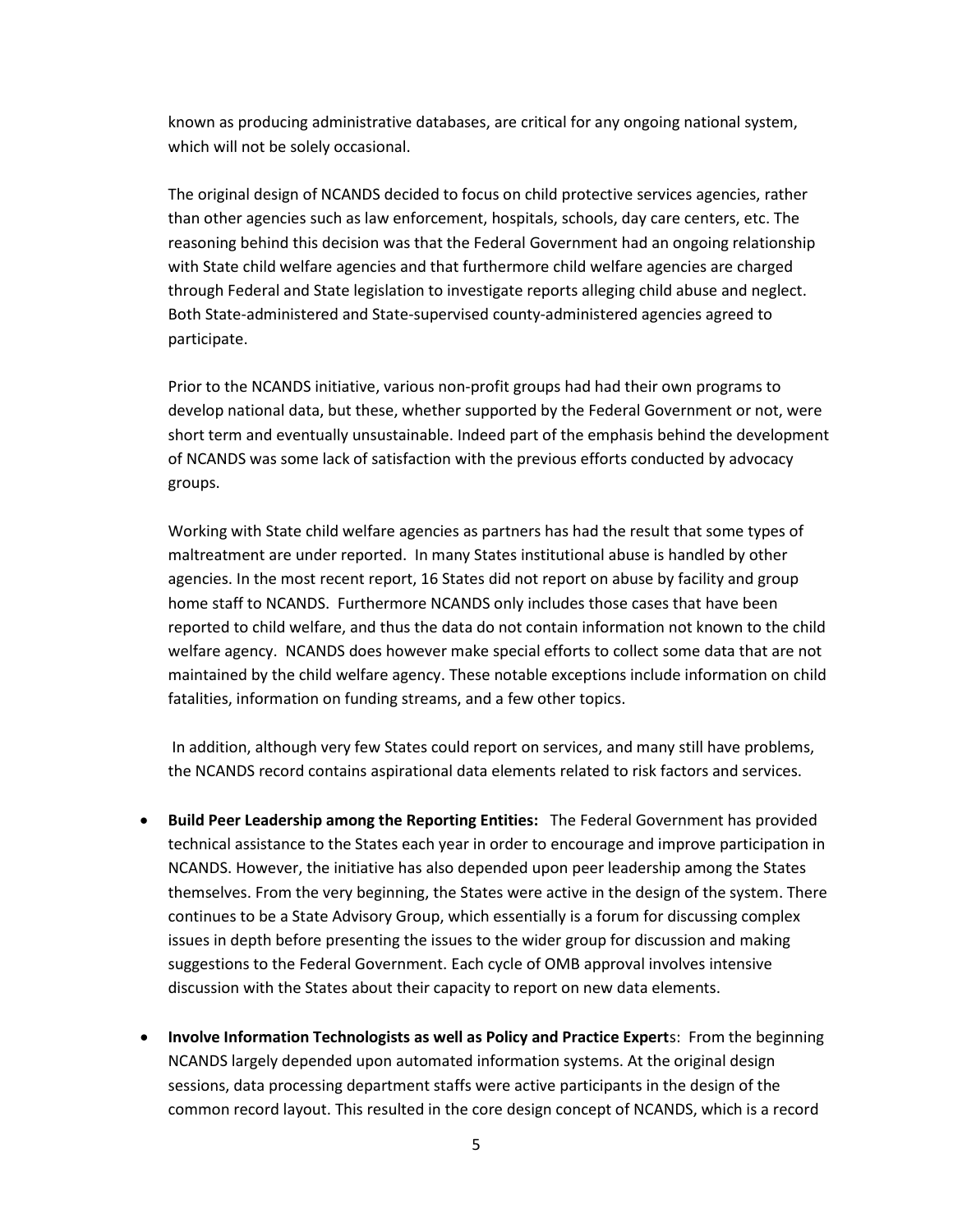for each child in each report. Twenty years ago, many systems were primarily report-oriented rather than child-oriented. Therefore a record layout which included both reports and children associated with a report, allowed more States to participate, while still focusing attention on then need to develop and retain unique child identifiers.

The IT specialists were useful because they knew the details of their systems' capacities and could accurately discuss what was possible and what was not. The importance of recognizing the need to strengthen the infrastructure of data collection at the State and local levels was also emphasized when Federal enhanced funding was provided for the development of SACWIS systems in States.

Even today, nearly half of the State representatives to the national meetings are business analysts, information technologists, and reporting specialists. Many are responsible for State information systems, which encompass far more than child protective services. The remaining attendees are primarily program managers and administrators, as well as quality assurance specialists.

### **LESSONS ON THE RETURN ON INVESTMENT**

In order to be successful, an investment needs to have returns that are useful to supporters and advocates. Some general lessons have been learned from the NCANDS experience.

 **Recognize and Emphasize the Utility of the Data**: Voluntary participation in large initiatives, such as NCANDS, need to have incentives. One incentive has been that the data are used and reported by the Federal Government. An annual report has been published each year. This report has grown in its sophistication and breadth but certain key components have remained constant. One is that the core tables report data at the State level. National estimates are developed where useful. Data are aggregated across States for very specific multivariable analyses. Second, a large section of the report enables States to describe and comment on the context of their reporting, including policy, practices, definitions, and new initiatives. This is a rich source of information that is helpful in understanding the data. Third, the NCANDS data have been used by the government in major initiatives such as the CFSRs and an annual Report to Congress on Child Welfare Outcomes.

The data are used by several other governmental initiatives, researchers, and the general public. The data are included in several national reports on the status of children. A version of the data set is archived annually at the National Data Archive on Child Abuse and Neglect at Cornell University. This is the public usage version of the data prepared for researchers. In addition, on average more than 600,000 persons a month access NCANDS reports on the Children's Bureau website.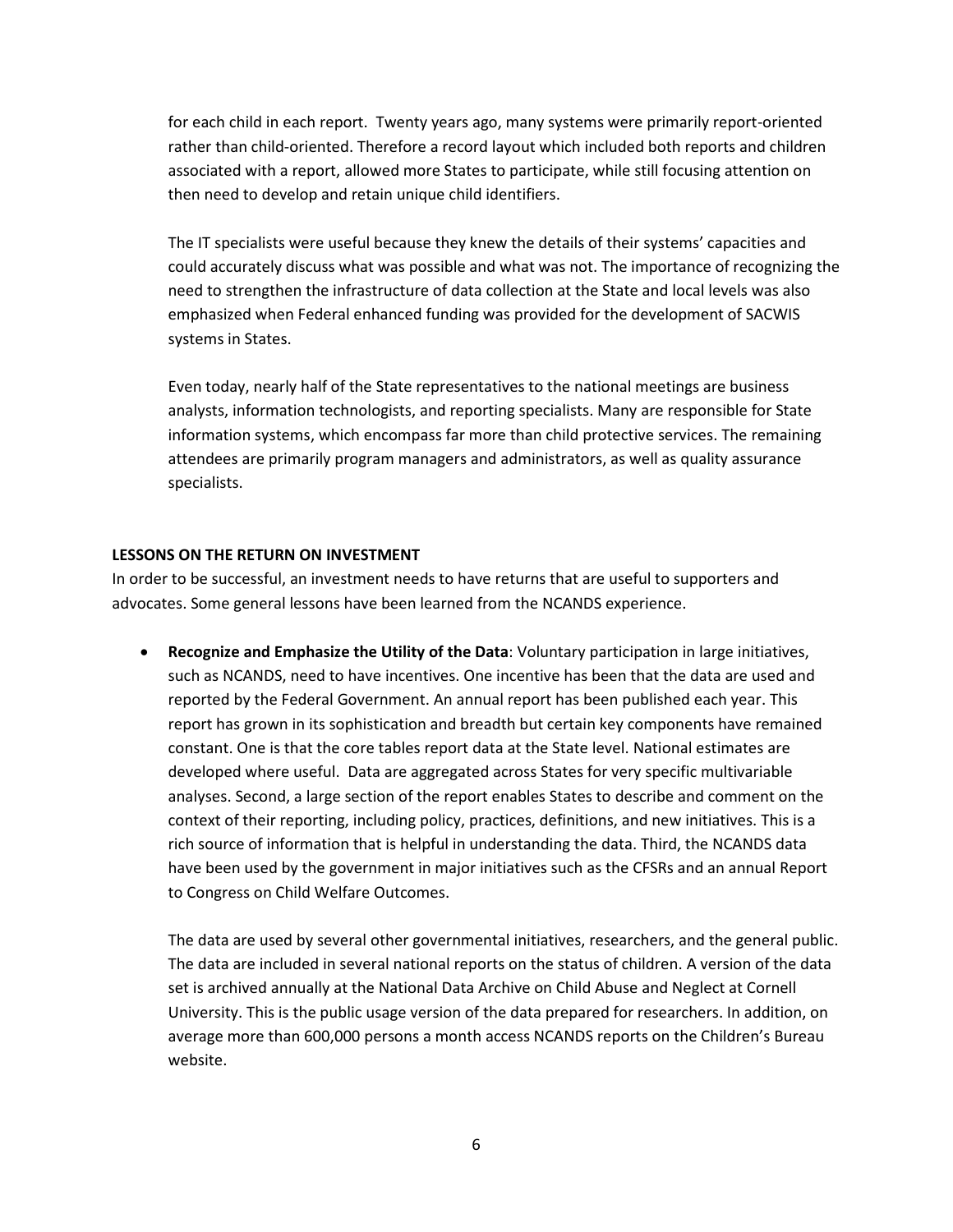- **Data Improve Due to Reporting:** The NCANDS and other data collection initiatives have shown that data improve as data become more available and accessible for analysis and review. As agencies find that other agencies, researchers, and policymakers are using their data, continuous quality improvement becomes an ongoing feature of service delivery, with regards to data, as well as service delivery.
- **Do Not Put all the Eggs in One Basket**: In addition to NCANDS, the government supports a periodic national incidence study of child abuse and neglect that utilizes sentinels in a sample of counties. In addition, two major research efforts, LONGSCAN and the National Study of Child and Adolescent Wellbeing, have provided rich detailed information on samples of children, most of which have had some contact with child welfare services. Furthermore the Children's Bureau has incorporated key measures of child maltreatment as reporting elements in several grant programs. The Children's Bureau has further supported collaborative efforts among courts, service providers, and child welfare agencies in service provision, outcome monitoring, and data reporting.
- **Return on the Investment Quickly**: Most students of successful systems change urge early return on investments. In other words, people need to see the value of the effort, even if it is not yet totally complete. NCANDS started in 1988 with the initial design effort. By 1991, OMB approval had been received on a reporting strategy that had been achieved through consensus building among all key stakeholders, including the reporting agencies and other key players in the field of child abuse. Data collection was launched that same year. By 1992, data were published in an annual report on 1990 data. Thus in a span of less than 5 years, from the start of the initiative, national data were published. This momentum retained the interest and commitment of all participants, and today, annual data are reported within 9 months of collection, responding to the ever increasing demand for current data.

#### **APPLICATION OF LESSONS LEARNED TO ELDER ABUSE**

This section discusses briefly the possible implications of these lessons for the national collection of elder abuse data.

#### **Legislative Authority and Home of the Initiative**

It appears that both the Older Americans Act amendments of 2006 and the Elder Justice Act give HHS authority to collect national data on elder abuse. Furthermore it would appear that the most appropriate home for a national data collection system, if it were based upon Adult Protective Services data, would be the Administration on Aging within the Administration on Community Living. Depending upon the operationalization of the organizational chart of ACL, another branch of ACL might be a logical candidate, such as the Center for Disability and Aging Policy or the Center for Management and Budget. As stipulated in the legislation, cooperation with the Department of Justice would be beneficial.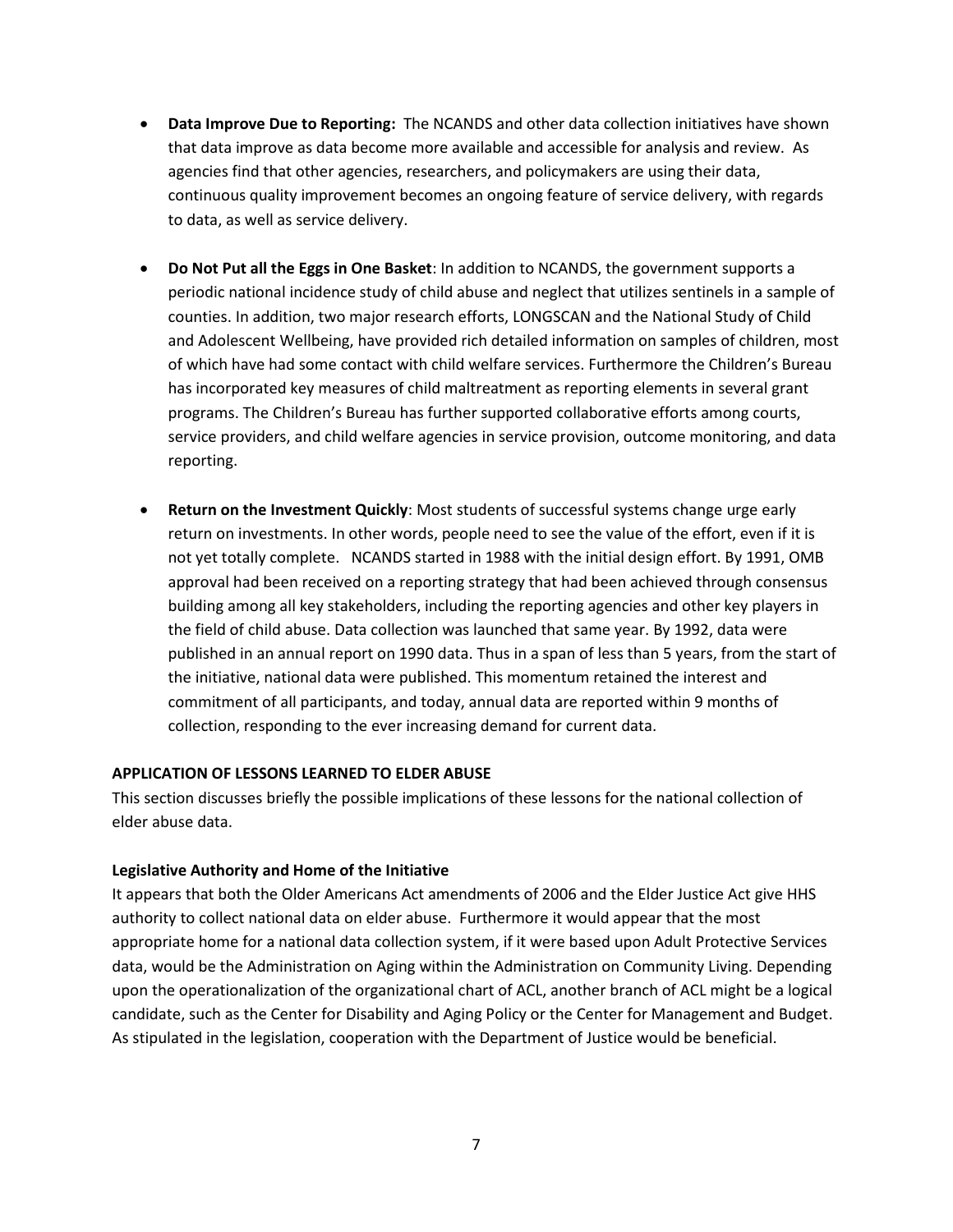Whichever unit was selected, it is likely that additional specialists in data collection, reporting and analysis would need to be hired or assigned in order to undertake and maintain such a complex endeavor. Providing technical support, and perhaps financial incentives to reporting agencies, could be important components of a strategy. Input from partner agencies would be critical during the design phase and very useful once the system was implemented. If the national data system were based upon other data, such as law enforcement data, the logical home would be a different agency, such as the DOJ.

### **Type of Vehicle for National Collection**

Recent data collection efforts regarding elder abuse have been conducted under grant funding to the partners of the National Center on Elder Abuse and to independent researchers. The many and varying partners of the National Center on Elder Abuse have played lead roles in many of these efforts. In addition the Bureau of Justice Statistics has currently a project under a voluntary cooperative agreement with the Urban Institute to assess administrative data on elder abuse, mistreatment, and neglect. This study will largely focus on the capacity of APS agencies. The GAO has also surveyed APS agencies as part of their recent report.

When deciding how to move forward in establishing a national data system, different types of funding vehicles, such as grants, contracts, and cooperative agreements, will need to be reviewed to determine the pros and cons for different approaches within AOA or another agency. One thing appears clear. Regardless of the vehicle that is used, the Federal Government would need to undertake to support the program. It is highly unlikely at this time, that a national data collection effort could be sustained without Federal funding.

To the degree possible, a strategic plan should be developed that would allow for minimally two phases of the effort to be achieved. The first phase would include the design and piloting of a system. The second phase would include obtaining OMB approval, initiating the data collection, and issuing the first report. Subsequently, the government could determine if the ongoing maintenance of the system would be conducted under grant, contract, or by the government itself.

#### **Primary Source of Data**

Given the many efforts that have already been conducted to collect data from APS agencies, and the currently ongoing effort to assess the capacity of these agencies, it would seem that APS would be a key source of national data and indeed perhaps the obvious starting point. Several reports have already discussed the limitations of such data, and more work would have to be done to establish priorities in collecting data that are the most reliable at the present, with the additional goal of collecting data that have the best chance of becoming available.

Given that there will always be differences in policies, priorities, and definitions among APS agencies, a critical part of the design of the system would be to create definitions for the national system against which the States would crosswalk their own data elements, mapping to the national specifications. This process would require technical assistance and some degree of oversight. Moreover the mapping to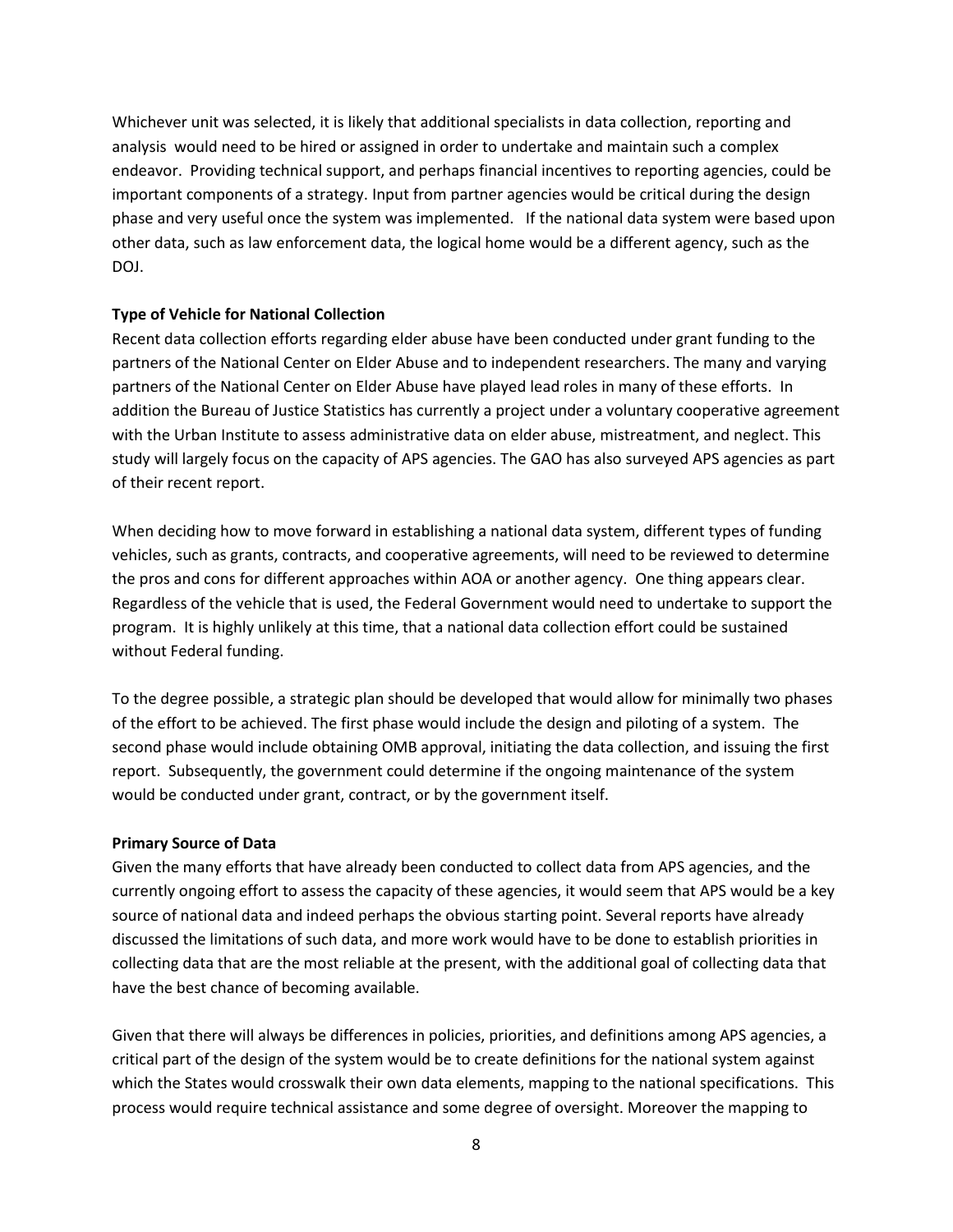national specifications should be updated periodically by each State as it develops its own capacities. These mapping documents could be made available to those who would be interested in interpreting the data further.

Based on the experience of NCANDS and other national projects, a common record layout is highly recommended. A common record layout would encourage States to take responsibility for their data submissions and the interpretation of their data.

An alternate approach would be to obtain the data in various formats and structures from the 52 States and analyze these different submissions. This approach was used for a period of time prior to the development of NCANDS. The problem with such an approach is that it results in overhead costs needed to keep up to date on all 52 systems. Such an approach also removes the primary responsibility for keeping data submissions up to date from the submitting agency. Moreover agencies may perceive that their participation is minimal and not undertake to improve State and local capacity. As new capacities for such data mining become available, this may be more viable in the future, but such techniques for cross-jurisdictional data are still in their infancy and the costs unknown.

## **Annual Data Collection from all States**

To date the reports of national estimates of elder abuse have been periodic. Indeed one report made the recommendation that data be collected every 4 years. NCANDS and the other two major data collection efforts of ACYF are annual programs. The advantages of annual data collection efforts include that data are more up to date for use by multiple stakeholders and that capacity building becomes an ongoing priority rather than receiving only periodic attention.

## **Core Data Elements and Aspirational Goals**

The last APS survey was conducted in FY 2003. A list of suggested key elements that would be part of a national data collection system is provided below for further discussion. These elements all refer to persons aged 60 and older, although a national system might collect data on the larger population coming to the attention of State and local APS agencies.<sup>2</sup> The issues pertaining to collecting data on elders who are abused while in nursing homes, other residential care, hospitals, or prisons, need further discussion. An initial list of data elements includes the following.

- Reports with completed investigated in the reporting year
- Report sources for these reports
- Reports substantiated or founded in the reporting year
- Number of persons associated with the substantiated reports (duplicated count)
- Age distribution of these persons
- Race distribution of these persons
- Sex distribution of these persons

l

 $^2$  In discussion with some APS leaders the opinion was expressed that data collection based upon APS systems include all reports and cases, rather than just those of persons who were aged 60 years or older.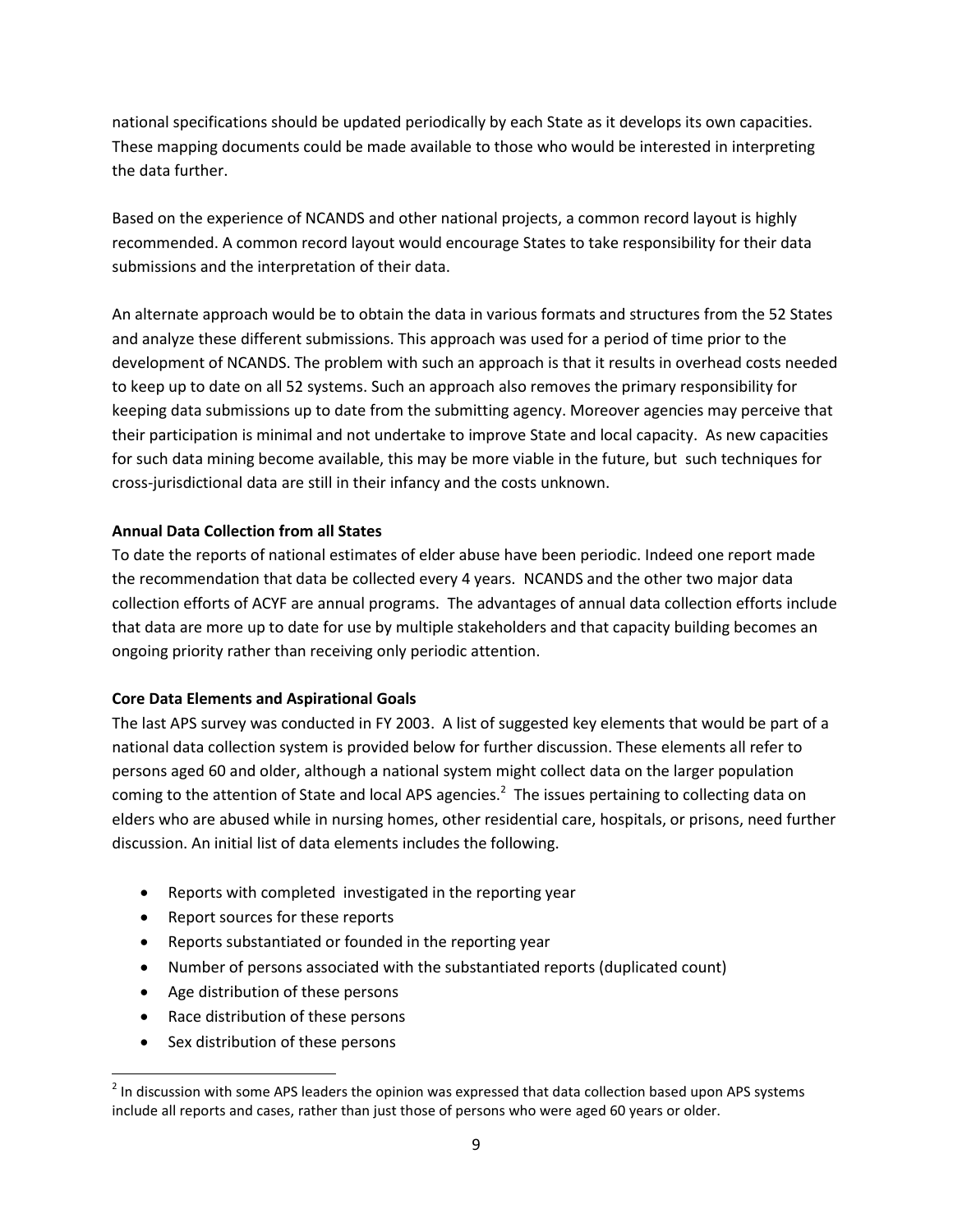- Functional capacity of these persons
- Living arrangement of these persons
- Founded maltreatments of these persons
- Number of these persons who received ongoing services by APS
- Number of persons who needed to be placed under guardianship due to mistreatment
- Number of persons who needed to change their living arrangement due to mistreatment
- Relationship of perpetrator(s) to these persons (duplicated count)
- Number of perpetrators referred to law enforcement (duplicated count)
- Number of uniquely counted persons associated with the substantiated reports
- Number of uniquely counted persons who had received prior services from APS
- Number of uniquely counted perpetrators associated with these persons

A number of the above elements may be aspirational at this point and might need to be included in a person- level data collection system, if such a system were to be implemented. States would also be asked to include their policies and definitions as related to the above data elements. If a person-level system were implemented, it is highly likely that additional data elements would be considered.

## **Peer Leadership and Partnership Support**

The success of a national system will depend upon the agreement of State agencies to participate and the recognition that certain States would be leaders in the efforts, due to their relatively advanced information systems or experience with collecting comprehensive and reliable data. Without the participation of these States as leaders and partners the effort is likely to be less successful or more slowly successful. The government could also consider if financial support were to be provided to leading States in order to assist other States and/or to those States who have specific plans to improve their participation in a system. Technical assistance in general will also need to be provided.

Partnership support might also be defined as the collaborative support of other governmental agencies in supporting States to develop their data system in conjunction with their improvements to other data systems, such as health and justice systems. As HHS encourages the development of comprehensive cross-sector systems, such enterprise systems might also benefit the national collection of data on elder abuse. Various funding vehicles could be considered and assessed as to their utility in encouraging such collaboration and exchange of data.

## **Information Technologists**

As a plan is developed to design and implement a system, the role of information technologists in the Federal Government, as well as in the States, will need to be considered. The standards of data exchange established by HHS and other government agencies may apply. Local capacity and resources to participate may be under the control of the state or local data processing units. Thus, the stakeholders in such an effort should include not only policy specialists, programmatic specialists, and advocates, but also information technologists and planners. The State offices of information technology might be a group with which to discuss plans for a national system.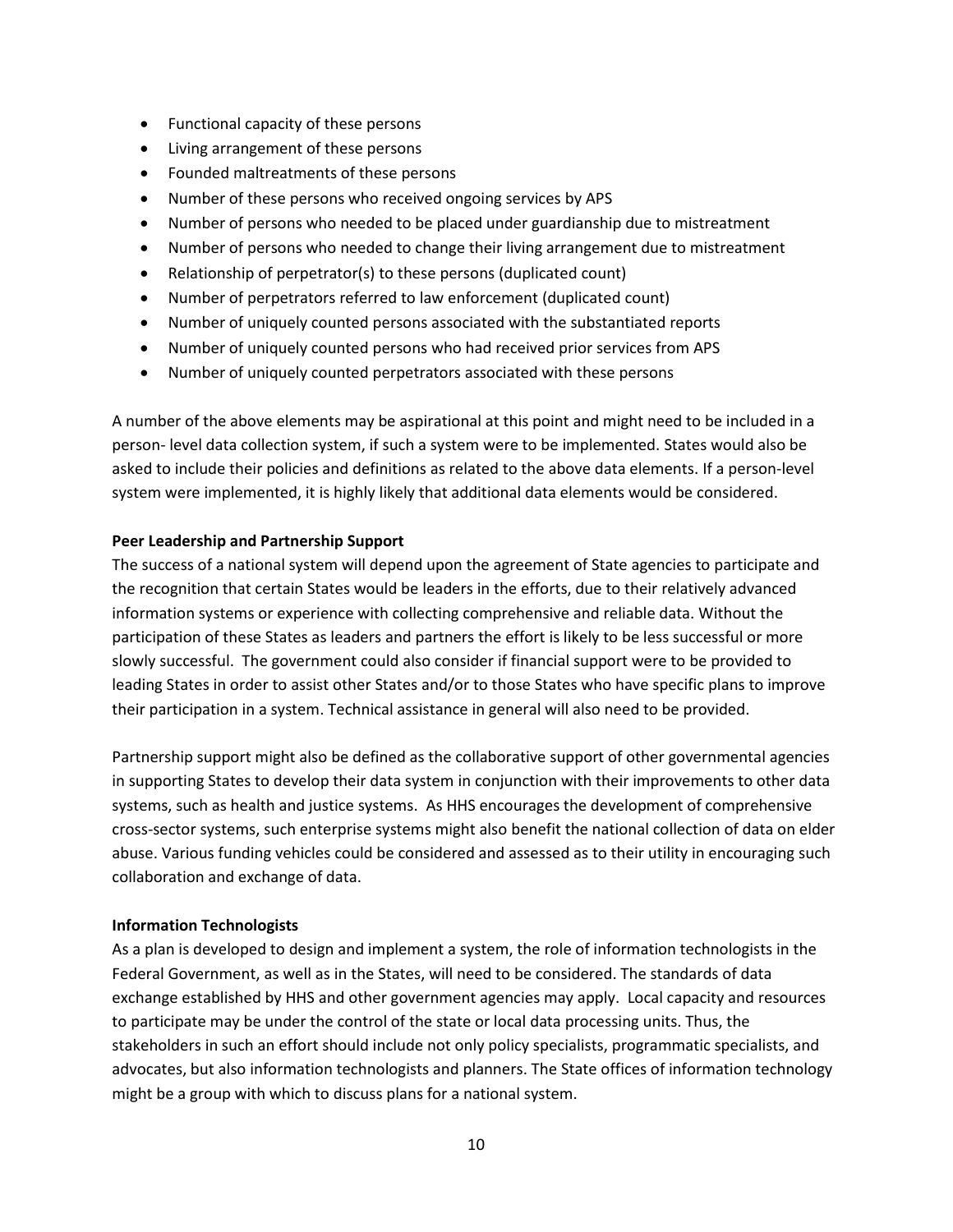## **Return on Investment**

A clear concept of return on investment will be needed. Not all lessons learned from NCANDS may be appropriate or other returns may be more appropriate. Some to consider are listed below.

- **Emphasize Utility**: A strategic plan could include a discussion of the utility and purpose of the data. It is likely that the various stakeholders would need to be considered so that such an effort could meet as many needs as possible.
- **Improve Data Quality:** The argument might be made that it is through making data more available to a wide audience that the complexities of the data, the environments in which data are collected and reported, and the need for continual attention to improving both the breadth and depth of data becomes a reality and is integrated into ongoing agency performance. This would suggest that the development and implementation of a national strategy is of utmost urgency.
- **Institute Multiple Approaches:** One national data collection program could not collect all useful and necessary data. While investing in a national data system, other means of gathering information on elder abuse could and should be conducted in parallel. Research needs to be supported on the characteristics and risk factors associated with elder abuse; prevention programs need to be developed, evaluated, and replicated; and experiments of integrating existing data sets to gain a cross-agency perspective could also be conducted. The roles of intensive local prevalence studies and a national incidence study could also be considered. These efforts would serve to complement and enhance the understanding of national data, which could not be successful in addressing all topics of interest.
- **Make Quick Returns:** Each type of initiative needs to be able to gain and maintain momentum. Momentum is lost when there is not a clear focus or a clear purpose of an initiative.

## **SUMMARY**

In outlining the steps that would be important in developing a national system, the complete critical path is not yet clear. One of the most important steps will be for AOA to determine how it wishes to utilize its legislative authority. It will also be important to determine how the federal requirements that certain classes of professionals are mandated reporters of elder abuse could support such a system.

While considering future options, additional strategies such as listed below should be considered in terms of their relationship to the analysis of data from a national system.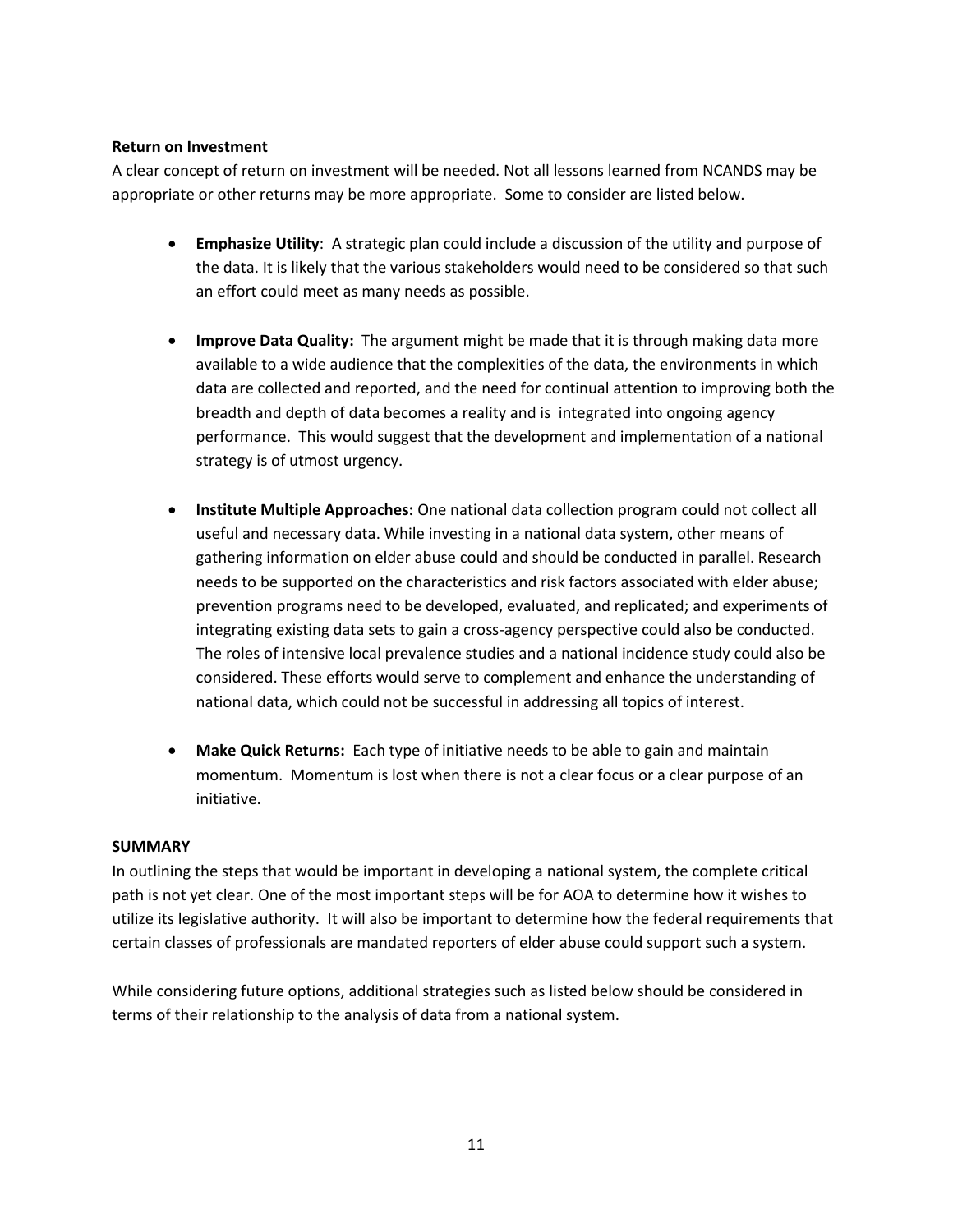- a) Continue to fund rigorous studies of prevalence of elder mistreatment conducted through surveys of individual. Establish a plan to repeat a number of these studies, including those funded by the Department of Justice, within another 3-5 years.
- b) Continue to work with the National Center on Aging and its partners to support periodic surveys of the APS workforce and policies of APS agencies.
- c) Consider repeating the national incidence study conducted in 1998.
- d) Develop parallel efforts to collect information from hospitals, nursing homes, other facilities and law enforcement to supplement data collected by APS. Consider adding data elements to other ongoing data collection efforts supported by the Federal Government.
- e) Coordinate grant, cooperative agreements, and contracts within AOA to maximize various initiatives to compile additional statistics on elder abuse. Invest in data integration projects to develop analyses and products based on the multiple sources.
- f) Provide grants to States to develop interagency data sets which they can use to analyze data on elder abuse. Disseminate widely the results from these analyses to encourage other States to also conduct such efforts.

In short, elder abuse is a comprehensive issue that could widely benefit from national statistics on a core set of data from all jurisdictions in the nation on an annual basis. The route to achieve this goal chosen by those responsible for meeting the needs of our vulnerable elders will be shaped by the history, interests, leadership, commitment of many individuals and agencies, and resources of the field. However it is hoped that lessons from other fields, such as child abuse and neglect, may be helpful in making timely progress towards achieving national data on this most important issue.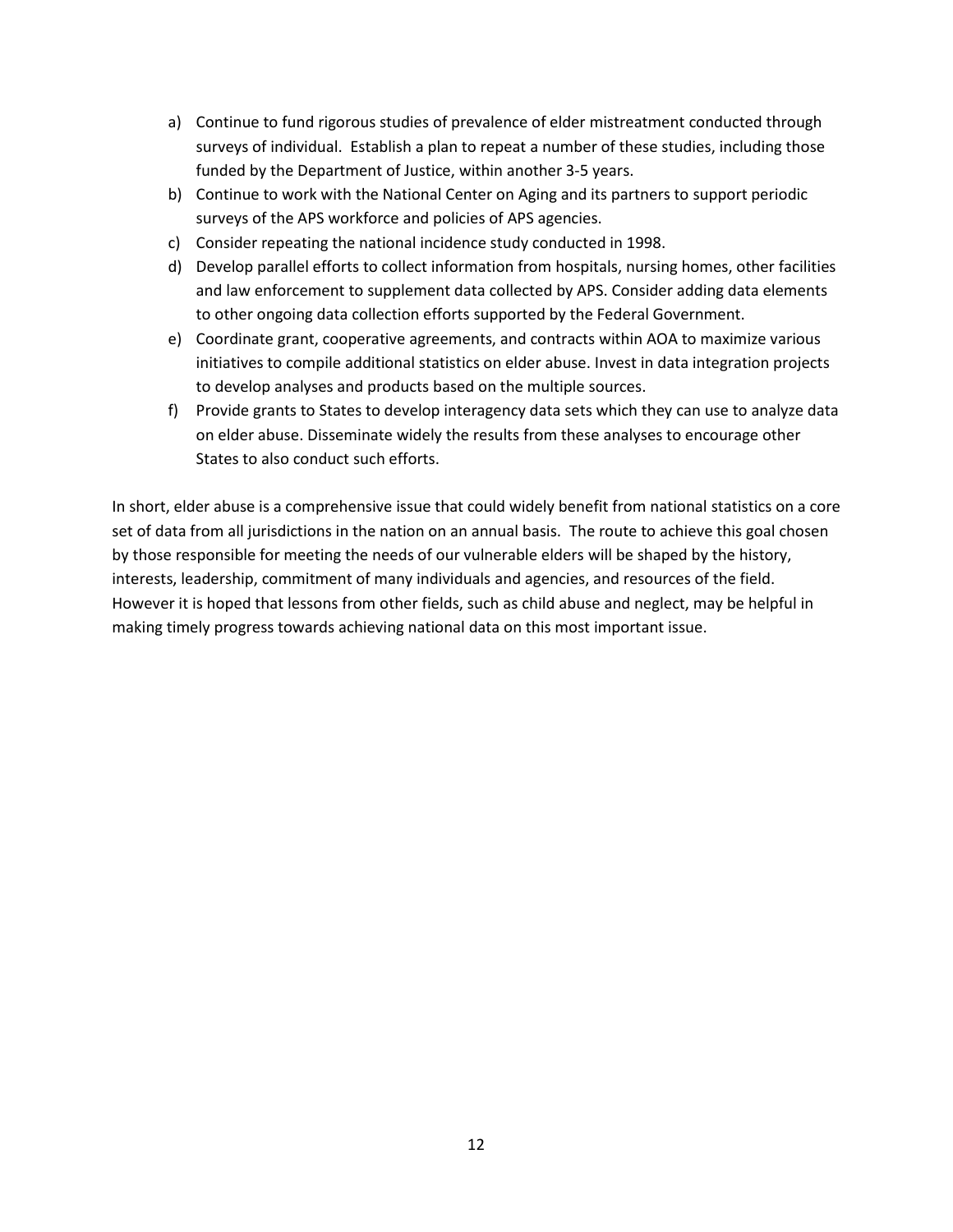### **Selected References**

Acierno, Ron; Hernandez-Tejada, Melba; Muzzy, Wendy; Steve, Kenneth. 2009*. National Elder Mistreatment Study*. Final Study Report Submitted to the US Department of Justice.

Appleseed. 2011. *Strengthening Adult Protective Services (APS) and Information Implementation of the Elder Justice Act: A Nationwide Survey of APS Programs*. PowePpoint Presentation. Received from MT Connolly.

Arizona Elder Abuse Coalition. ND. *Financial Exploitation of the Elderly: How Financial Institutions Can Help*.

Federal Interagency Forum on Aging-Related Statistics. 2012. *Older Americans 2012: Key Indicators of Well-Being*. Washington DC: US Government Printing Office.

GAO. 2011. *Elder Justice: Stronger Federal Leadership Could Enhance National Response to Elder Abuse*. GAO-11-208. Washington DC: Author.

*Jackson, Shelly; Hafemeister, Thomas. 2010. Financial Abuse of Elderly Persons vs. Other Forms of Edler Abuse: Assessing Their Dynamics, Risk Factors, and Society's Response*. Final Report Submitted to the US Department of Justice.

Klein, Andrew; Tobin, Terri; Salomon, Amy; Dubois, Janice. 2008. *A Statewide Profile of Abuse of Older Women and the Criminal Justice Response*. Sudbury MA: Advocates for Human Potential. Final Study Report Submitted to the US Department of Justice.

Lifespan of Greater Rochester, Inc., Weill Cornell Medical Center of Cornell Univrsity. 2011. *Under the Radar: New York State Elder Abuse Prevalence Study*. Rochester: Author.

National Association of States United for Aging and Disabilities. 2012. *APS State of the States: Preliminary Findings*. PowerPoint Presentation.

National Center on Elder Abuse. 1998. *The National Elder Abuse Incidence Study*. Washington DC: Author.

National Center on Elder Abuse. 2002. *A Response to the Abuse of Vulnerable Adults: The 2000 Survey of State Adult Protective Services*. Washington DC: Author.

National Center on Elder Abuse. 2003. *Report on Problems Facing State Adult Protective Services Programs and the Resources Needed to Resolve Them*. Washington DC: Author.

National Center on Elder Abuse. 2005. *Elder Abuse Prevalence and Incidence*. Washington DC: Author.